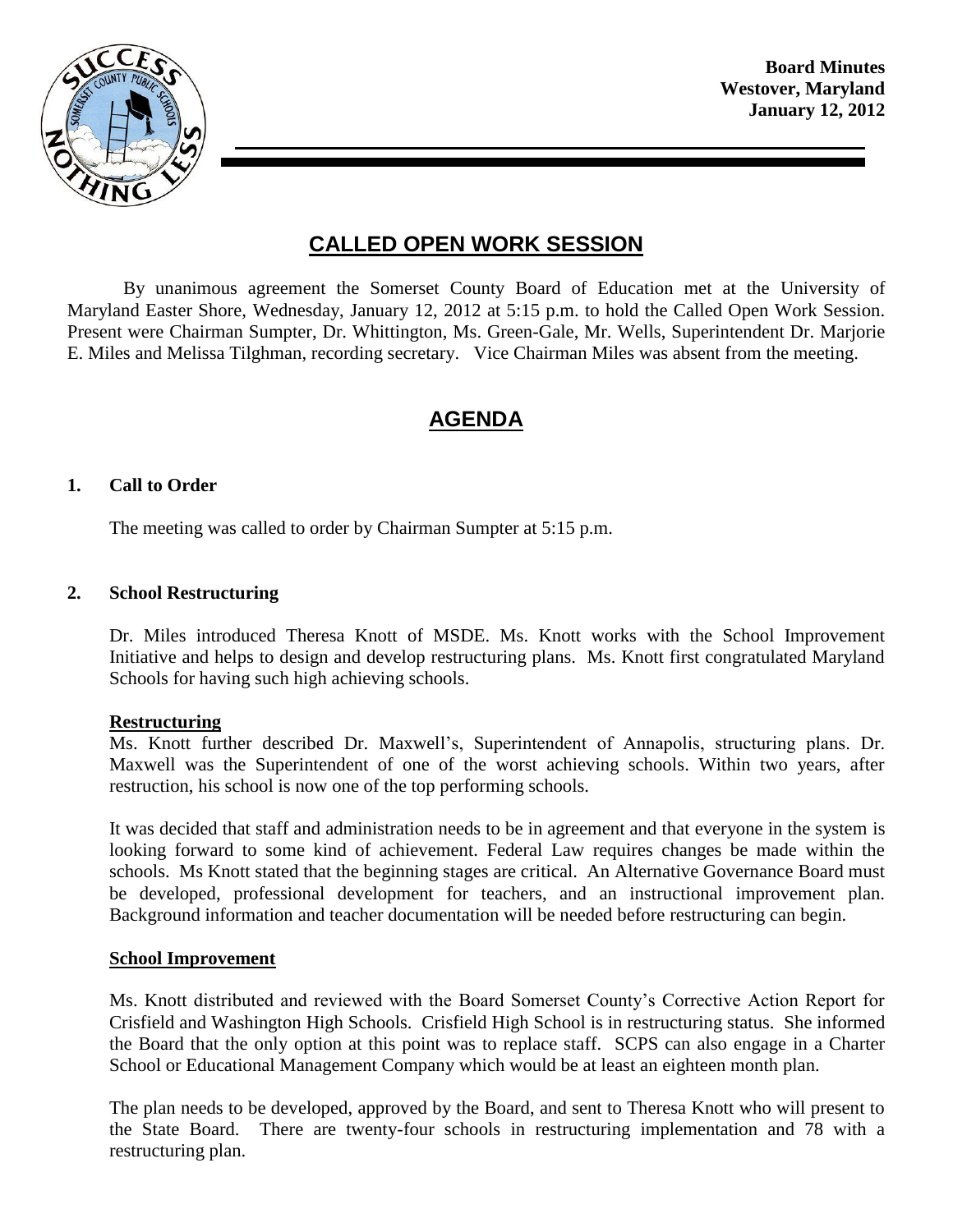## **School Stakeholder Professional Development**

A diagram outlining a step by step direction in reaching increased student achievement was discussed. CAHS did not make the AYP graduation rate with reoccurring problems in Reading and Math/Special Education. WAHS made all of the AYP requirements.

# **Safe Harbor**

Washington High School is in Safe Harbor. Safe Harbor placement occurs when students show at least some improvement. The graduation rate helped WAHS score AYP.

#### **Crisfield Academy and High School**

Ms. Knott explained that high attendance was not considered in AYP and that Crisfield did not make overall AYP. She informed the Board that even though there has been an increase in highly qualified teachers, CAHS lacks supportive instructional staff needed to get the school out of school improvement. Ms. Knott stated that CAHS needs to reevaluate their corrective plan of action.

## **Derivative Schools**

Ms. Knott stated that SCPS should not be worried about Derivative Schools at this point. The consolidation of schools could be written in the Alternative Governance Plan. She stated that SCPS should think about what is best for both schools and that consolidation would not be impossible. The Board should seek community support, corrective action plans must be reevaluated, timelines, resources, unions, building space, staffing, graduation challenges culture combination of schools, physical and legal plans and strategic plans are all needed. The Governance Plan should be completed with no more than eighteen pages, but a few additional pages can be requested.

Crisfield High School's restructuring should begin with staff replacement. Administration should learn from the past what did and did not work. Stakeholder support is needed and an academic profile needs to be completed. Washington Academy and High School should also complete a Governance Plan. Both high schools plan should be compared and written to correlate with each other. The first steps in developing a Governance Plan should be to discuss the challenges and failures, identify resources, and to reform an Alternative Governance Plan. The LEA Alternative Governance Board plays an important role and should be willing to provide hands on assistance and ideas.

# **Guideline History**

Guidelines should be developed where the Governance Team will discuss, at the end of every year, a revised school development plan.